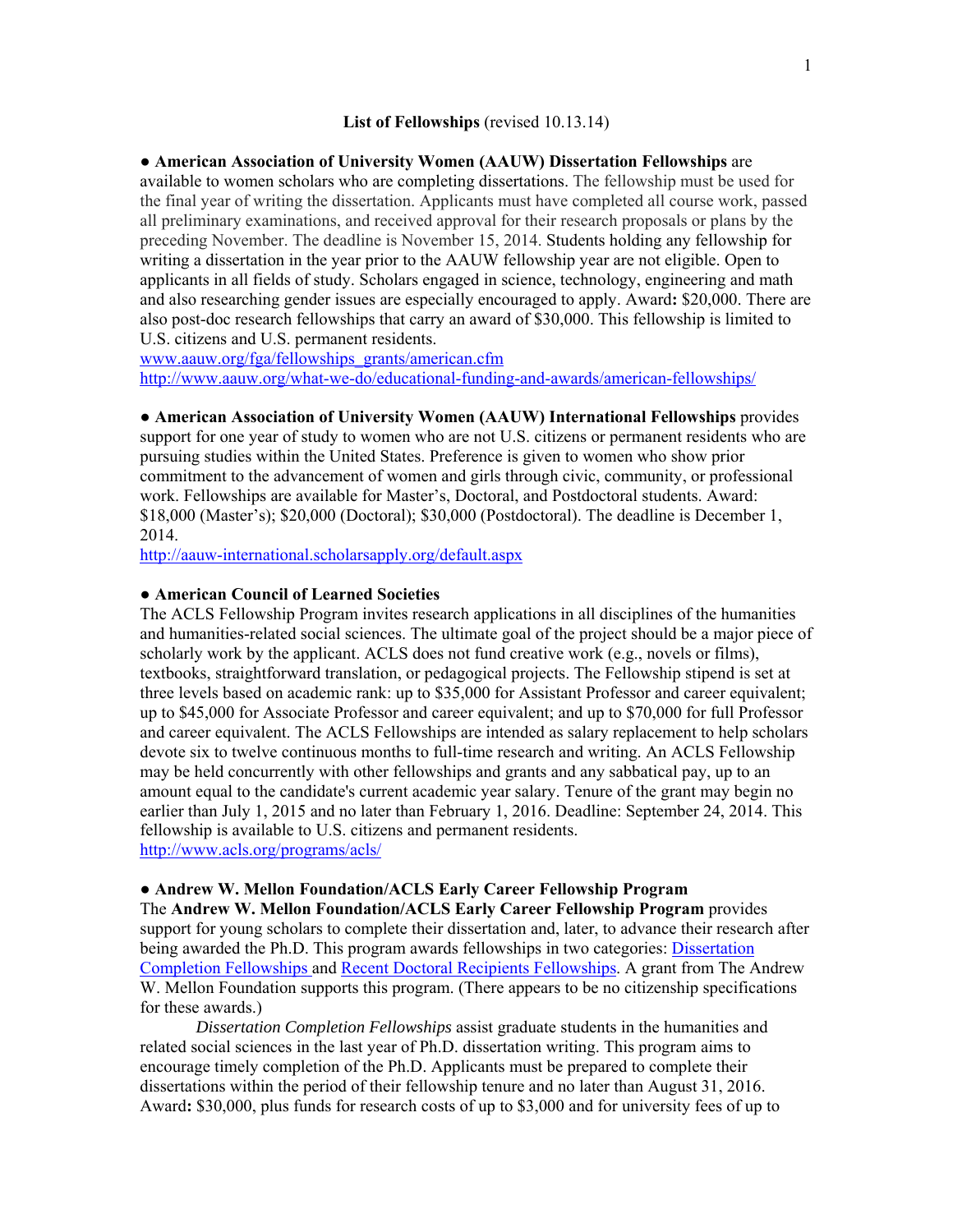\$5,000. Deadline is October 22, 2014. www.acls.org/ecfguide.htm

# **● Berlin Program for Advanced German and European Studies**

The Berlin Program for Advanced German and European Studies was established in 1986 at the Freie Universität Berlin to support and promote a new generation of young North American scholars with specialized knowledge of modern and contemporary German and European affairs. The Berlin Program for Advanced German and European Studies offers up to one year of research support at the Freie Universität Berlin. It is open to scholars in all social science and humanities disciplines, including historians working on the period since the mid-19th century. The program accepts applications from U.S. and Canadian nationals or permanent residents. Applicants for a dissertation fellowship must be full-time graduate students at a North American university who have achieved ABD status by the time the proposed research stay in Berlin begins. Also eligible are U.S. and Canadian Ph.D.s who have received their doctorates within the past two calendar years. The Berlin Program is based at, funded and administered by the Freie Universität Berlin. The program's publicity and selection process is organized in cooperation with our North American partner, the GSA (German Studies Association). Deadline: December 1, 2014.

http://userpage.fu-berlin.de/bprogram/

### **● Bourse Chateaubriand**

The Chateaubriand Fellowship is a grant offered by the Education Office of the Embassy of France in the United States. Every year, the Chateaubriand Fellowship allows Ph.D. students enrolled in American universities to conduct research in France for up to 8 months. Chateaubriand Fellows receive a stipend of  $E1500$  per month, one round-trip ticket to France, and health insurance coverage for the period of the grant. The Chateaubriand Fellowship is highly competitive and the awarding of the fellowships is very selective.

Eligibility: Candidates must be currently working on their Ph.D.. Candidates do not have to be U. S. citizens, but they must be enrolled in an American university, and they cannot be French citizens. Candidates must obtain a letter of invitation from a French professor employed at a university or research institution. There are three types of fellowship: Fall fellowship (4 months, starts October 1); Spring Fellowship (4 months, starts February 1); Year-long Fellowship (8 months, starts October 1). Candidates must demonstrate in their research proposals how many months they require in France. All application materials are due on December 15 for the following fellowship year. Decisions are announced by the end of April. http://france-science.org/chateaubriand3/chateaubriand /

#### **● The Charlotte W. Newcombe Doctoral Dissertation Fellowships**

The Charlotte W. Newcombe Doctoral Dissertation Fellowships The Charlotte W. Newcombe Doctoral Dissertation Fellowships are designed to encourage original and significant study of religious and ethical values in all areas of human endeavor. Eligible proposals have religious or ethical values as a central concern, and come from fields within the humanities and social sciences.

Ph.D. and Th.D. candidates who will complete their dissertation between April 1 2016 and August 31 2016.

The stipend for the Newcombe Fellowship is \$25,000 for a twelve-month period of dissertation writing. The competition deadline is November 15, 2014. http://woodrow.org/fellowships/newcombe/

#### **● DAAD Fellowships**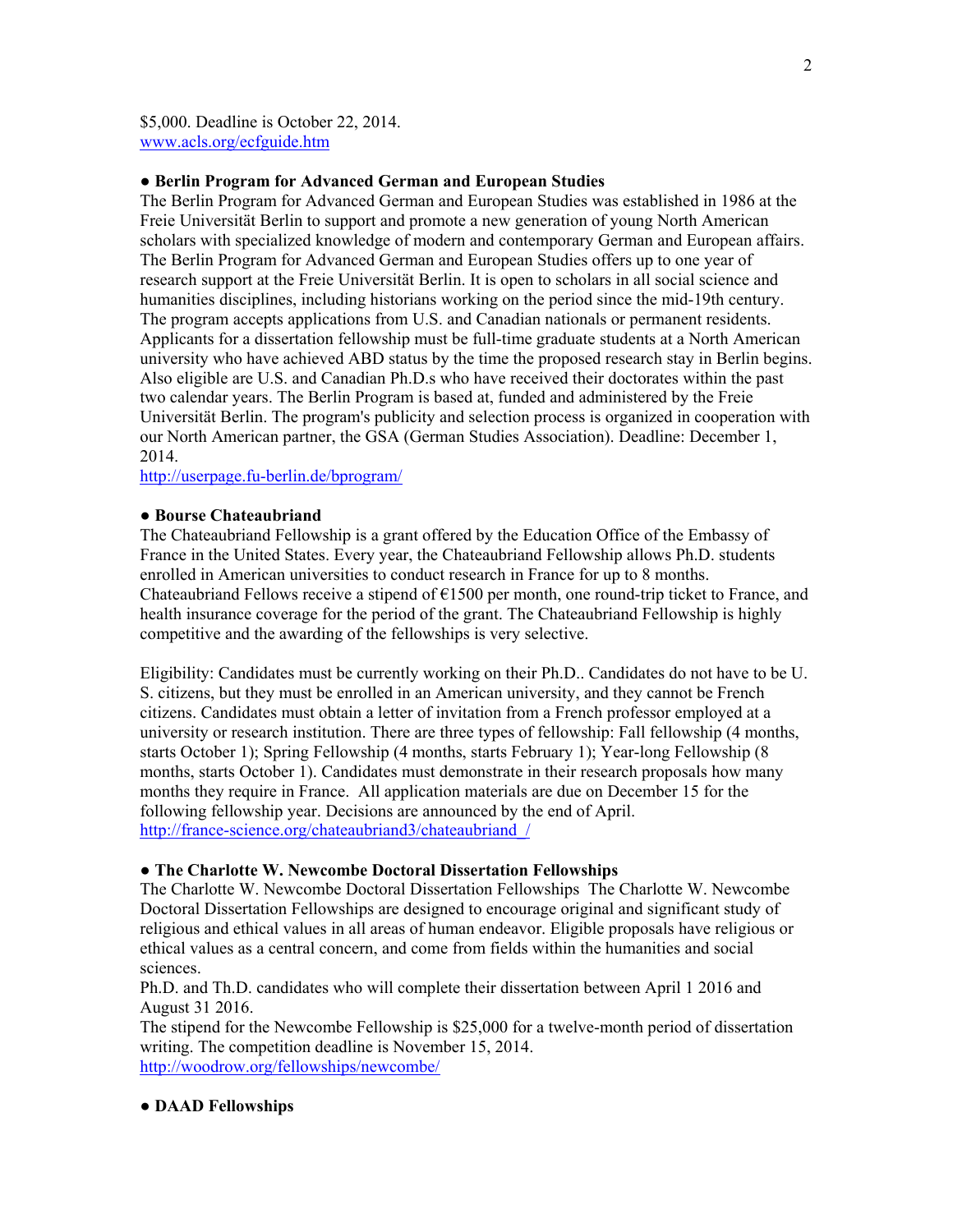DAAD offers a wide range of opportunities to students, scholars, and higher education institutions of the United States and Canada, from undergraduate students to faculty, for study and research in Germany. The DAAD offers a variety of scholarships and grants that support language development, conference funding, and research for doctoral and postdoctoral students. http://www.daad.org/

https://www.daad.org/phd

# **● Dissertation Proposal Development Fellowship**

The Dissertation Proposal Development Fellowship (DPDF) Program helps early-stage doctoral students in the humanities and social sciences formulate innovative dissertation research proposals through workshops, exploratory summer research, and writing guided by peer review and faculty mentorship. By the end of the fellowship, participating students will complete a draft proposal that can be reviewed with academic advisors and adapted for submission to an academic department and/or research funding agencies. The DPDF program covers all travel, lodging, and meals expenses related to mandatory attendance at both workshops. Applicants may request up to \$5,000 to support summer research expenses, including travel, lodging, meals, and some necessary equipment and supplies. These fellowships are open to US and non-US citizens. The deadline for applications is October 15, 2014.

http://www.ssrc.org/fellowships/dpdf-fellowship/

**● Ford Foundation Fellowships** are designed to increase the diversity of the nation's college and university faculties by increasing their ethnic and racial diversity, to maximize the educational benefits of diversity, and to increase the number of professors who can and will use diversity as a resource for enriching the education of all students. Fellowships are offered on three levels, predoctoral (award: \$24,000, three-year tenure), dissertation (award: \$25,000 one-year stipend), and post-doctoral (award: \$45,000, one-year stipend). Deadline: November 19, 2014 (for predoctoral), November 14, 2014 (for dissertation and post-doctoral)

http://sites.nationalacademies.org/PGA/FordFellowships/PGA\_048001

NB: I am not sure DePaul students are eligible for these fellowships at all (despite this fellowship having been included on the previous iteration of this list), as the site specifies that the fellowships are limited to "Ph.D. or Sc.D. degree candidates studying in an eligible researchbased discipline in a dissertation-required program at a U.S. **non-proprietary (not for profit)** educational institution" [MP]

## **● Fulbright Grants**

**The Fulbright U.S. Student Program** offers fellowships for U.S. graduating seniors, graduate students, young professionals and artists to study abroad for one academic year. The Program also includes an important *English Teaching Assistant* component.

**The Fulbright Foreign Student Program** enables graduate students, young professionals and artists from abroad to conduct research and study in the United States. Some scholarships are renewed after the initial year of study.

**The Fulbright Foreign Language Teaching Assistant Program** provides opportunities for young English teachers from overseas to refine their teaching skills and broaden their knowledge of American culture and society while strengthening the instruction of foreign languages at colleges and universities in the United States.

**The International Fulbright Science and Technology Award** is a new, internationally competed award for doctoral study at leading U.S. institutions in science, technology, and engineering.

**The Fulbright U.S. Scholar Program** sends American scholars abroad to lecture and/or conduct research for up to a year.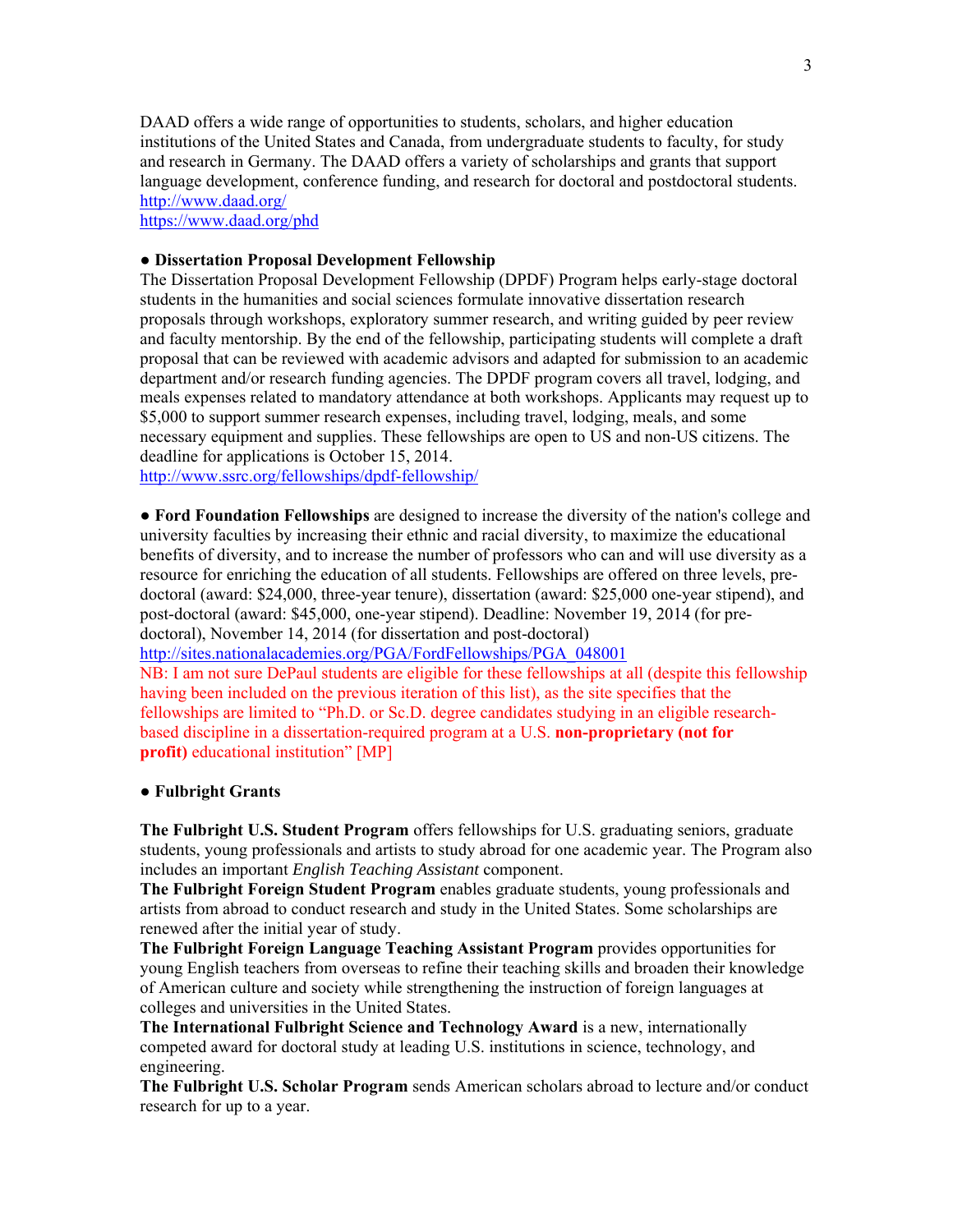**The Fulbright Specialists Program** sends U.S. faculty and professionals to serve as expert consultants on curriculum, faculty development, institutional planning, and related subjects at overseas academic institutions for a period of 2 to 6 weeks.

**The Fulbright Visiting Scholar Program** and **Fulbright Scholar-in-Residence Program** bring foreign scholars to lecture and/or conduct post-doctoral research for up to a year at U.S. colleges and universities.

**The Fulbright Teacher Exchange Program** supports one-to-one exchanges of teachers from K-12 schools and a small number of post-secondary institutions. http://fulbright.state.gov/

*From DePaul's website* (https://depaul.digication.com/fulbright/Welcome/published): Application materials become available on May 1 and must be submitted to the DePaul faculty representative before October 1. The application process includes an interview by a DePaul faculty campus committee. Successful applicants usually begin preparing their applications well before September. During the summer, candidates should prepare first drafts of the statements they must submit, solicit letters of recommendation, arrange for language evaluation, request transcripts, and make contacts at the institution at which they will be doing their project. The DePaul faculty representative for the Fulbright Scholarship is Professor Phillip Staley (pstalley@depaul.edu). Complete information on Fulbright grants can be found at www.iie.org/fulbright.

**● Harry Frank Guggenheim Foundation Research Grants** are awarded for proposals from any of the natural and social sciences and the humanities that promise to increase understanding of the causes, manifestations, and control of violence, aggression, and dominance. Highest priority is given to research that can increase understanding and amelioration of urgent problems of violence, aggression, and dominance in the modern world. Applicants may be citizens of any country. Deadline: August 1. Award**:** \$15,000 - \$40,000, one or two year tenure. http://www.hfg.org/rg/guidelines.htm

**● Harry Frank Guggenheim Foundation Dissertation Fellowships** are awarded for proposals from any of the natural and social sciences and the humanities that promise to increase understanding of the causes, manifestations, and control of violence, aggression, and dominance. Highest priority is given to research that can increase understanding and amelioration of urgent problems of violence, aggression, and dominance in the modern world. Applicants must be in the final year of their Ph.D. work. Applicants may be citizens of any country. Deadline: February 1. Award**:** \$20,000.

http://www.hfg.org/df/guidelines.htm

**● IHR Mellon Pre-dissertation and Dissertation Fellowships** are offered to students who wish to spend time in the UK while either carrying out preliminary research in order to draw up and refine a dissertation proposal or while carrying out archival research for their dissertation. Candidates must have completed their course work and oral examinations by the time the research visit is undertaken. Pre-dissertation fellowships last two months that must be undertaken between June and the end of September and are valued at \$5,000. Dissertation fellowships last one year and run concurrent with the academic year – from 1 October to 30 September – and include a stipend of \$25,000. Applications open between November and January. http://www.history.ac.uk/fellowships/junior

## **● Jacob K. Javits Fellowships Program**

This program provides fellowships to students of superior academic ability—selected on the basis of demonstrated achievement, financial need, and exceptional promise—to undertake study at the doctoral and Master of Fine Arts level in selected fields of arts, humanities, and social sciences.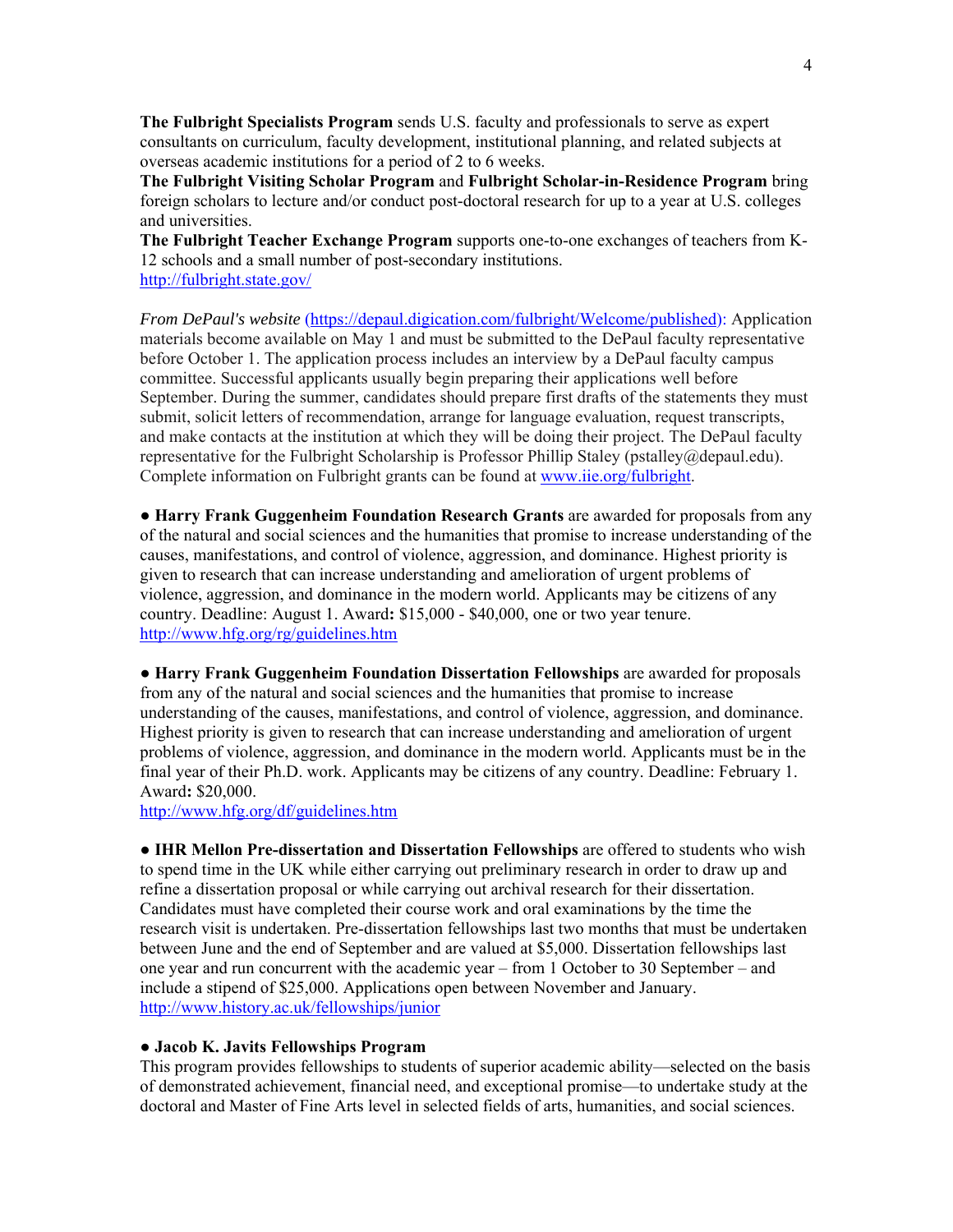Eligibility is limited to individuals who at the time of application-- (1) will be entering a doctoral program in academic year 2010-2011 and/or who, at the time of application, have not yet completed their first full year of study in the doctoral program for which they are seeking support; (2) will be entering a Master of Fine Arts program in academic year 2010-2011 where the master's is the terminal highest degree awarded in the selected field of study. Eligibility is limited to U.S. citizens or nationals, permanent residents of the U.S., or citizens of any one of the Freely Associated States. Competitions are held annually. Current competition: FY 2009. Applications available: August 13, 2010. Deadline for transmittal of applications: September 30, 2010.

http://www2.ed.gov/programs/jacobjavits/index.html NB: An account must be created through the board of education to apply

**● The Mitchem Dissertation Fellowship Program** is intended to increase the presence of underrepresented ethnic groups by supporting doctoral candidates in completing their final academic requirement, the dissertation. The fellowship provides a student from other U.S. universities with one year of financial support, including a stipend, fringe benefits, and research and travel funds. The fellow will be in residence at Marquette for an academic year, during which recipient will teach one course in their area of specialization while completing their dissertation. Recipient will also participate in a formal mentoring program. Marquette University Mitchem Fellows will receive a \$35,000 stipend, fringe benefits, plus research and travel monies for the 2015-2016 academic year. The deadline for application is January 5, 2015. http://www.marquette.edu/provost/mitchem-dissertation-program.shtml

## **● Padua University Doctoral Fellowships:**

The University of Padova, through the funding of the Fondazione Cassa di Risparmio di Padova e Rovigo, offers research fellowships for foreign students to attend Doctoral Schools/International Courses. During the 3-year doctoral programme, successful candidates will be offered full board and lodging.

http://www.unipd.it/pg/grants

**● Phi Beta Kappa Society, Mary Isabel Sibley Fellowship for French Studies** is awarded annually to young women who wish to study Greek or French language and literature. Award**:**  \$20,000

www.pbk.org http://www.pbk.org/documents/SibleyExplanationofappprocess.pdf

**● The Social Sciences and Humanities Research Council (SSHRC)** is the Canadian federal agency that promotes and supports university-based research and training in the humanities and social sciences. SSHRC grants and fellowships programs allow researchers to explore, invent and develop deep expertise in a wide variety of disciplines, as well as to target research to specific social needs. SSHRC programs also provide support for research training and research communication activities. Doctoral students**:** If you are a citizen or permanent resident of Canada, have completed or are about to complete a master's degree or a bachelor's degree in the humanities or social sciences, or are already pursuing a PhD or equivalent or a combined MA/PhD, you may be eligible to apply for a doctoral award. (It appears that there is also a postdoc SSHRC that appears to be open to American citizens.)

http://www.sshrc.ca/site/apply-demande/students-etudiants-eng.aspx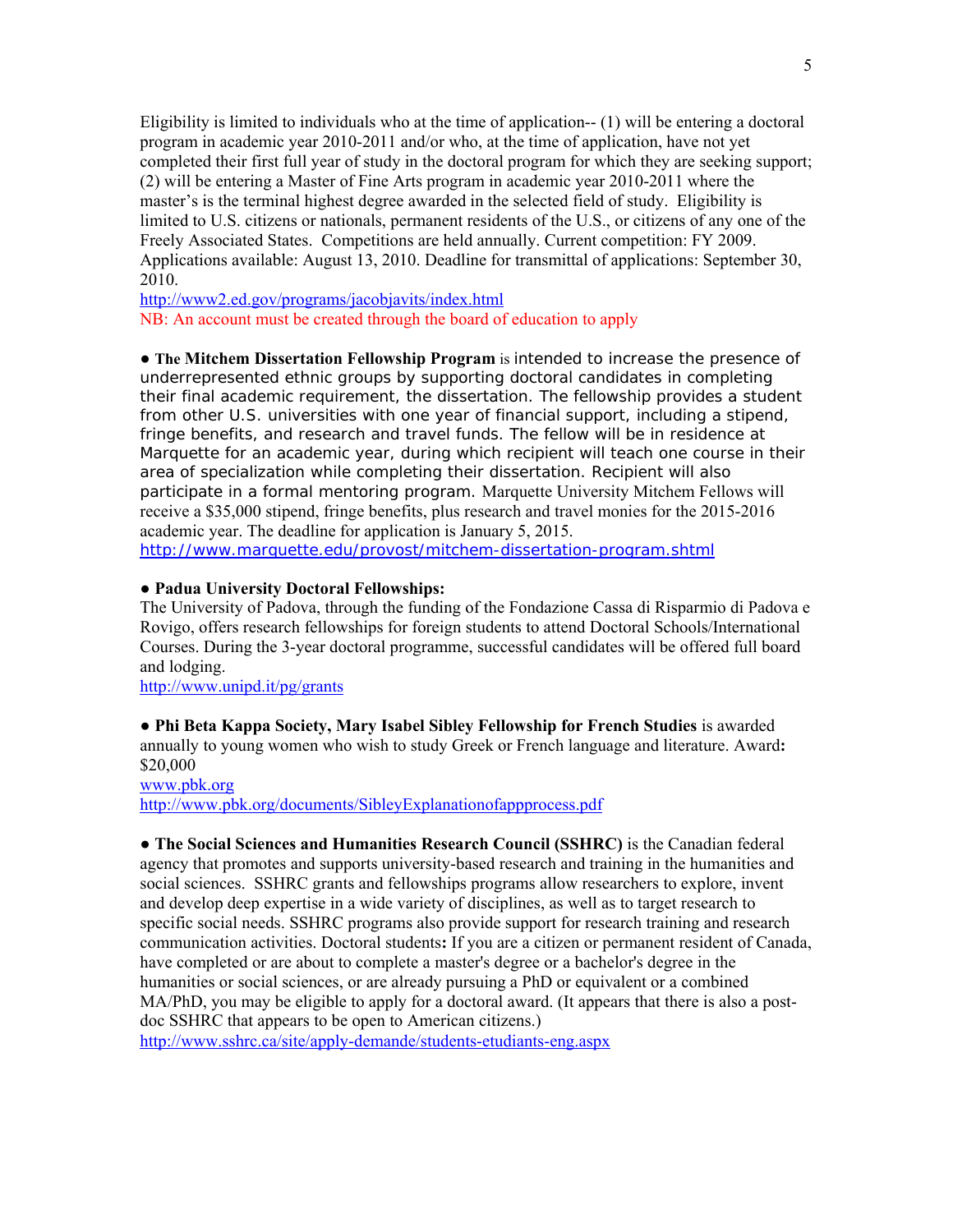**● Woodrow Wilson Dissertation Fellowships in Women's Studies** encourage original and significant research about women that crosses disciplinary, regional, or cultural boundaries. Applicants must be enrolled in a U.S. doctoral program and have completed all pre-dissertation requirements, including approval of the dissertation proposal and their dissertations completed by the summer of 2016. Electronic applications only. Award: \$2,000 to be used for expenses connected with the dissertation including travel, books, microfilming, taping, and computer services. The deadline is October15 2014.

www.woodrow.org/womens-studies

# **POST-DOCS**

# **● Harper-Schmidt Fellows at the University of Chicago**

The University of Chicago Society of Fellows will begin accepting applications on September 2, 2014 for four-year postdoctoral teaching appointments as Harper and Schmidt Fellows who hold the rank of Collegiate Assistant Professor. The Fellows are members of the College Faculty whose primary responsibility is to teach in the general education (Core) program. Candidates should demonstrate excellence in their original scholarship as well as in teaching. Fellowships are open to scholars in all disciplines and areas of specialization who will have completed all requirements for their Ph.D. degree no later than August 31, 2015. In most years, Fellows teach two courses (usually of identical preparation) for each of three quarters. Each Fellow also has the opportunity to design an independent course and each is eligible for one quarter of research sabbatical in the third year of residence. The annual salary for 2015-2016 will be \$64,000. The effective date for these teaching appointments will be September 1, 2015. The deadline for applications is November 2, 2014. The deadline for letters of recommendation is November 16, 2014.

**Website**: http://societyoffellows.uchicago.edu/

# **● Pembroke Center at Brown University**

The Pembroke Center annually supports three or four postdoctoral research fellows in residence for an academic year. Candidates who do work that is qualitative and humanistic in nature are drawn from the humanities, the social sciences, and the life sciences. Fellows may not hold a tenured position. The Center has an annual research focus. The theme for the 2015-2016 appointment is 'Fatigue'. The term of appointment is July 1, 2015-June 30, 2016. The stipend is \$50,000, \$1,500 for research expense, plus a supplement for health and dental insurance. Deadline: December 4, 2014

http://brown.edu/research/pembroke-center/postdoctoral-fellowships

# **● Post-Doctoral Research Fellowships at the University of São Paulo**

The University of São Paulo offers a wide variety of post-doctoral research fellowships each year in a wide variety of disciplines. There is also the opportunity to request individual grants at any point during the year. Recipients are required to relocate to the University of São Paulo, Brazil. The thematic and disciplinary content of each grant changes significantly each year. Recipients receive a monthly fellowship of R\$ 6,143.40 (approximately \$2575 USD). Application deadlines are typically October 30.

http://www.fapesp.br/oportunidades/ http://www.fapesp.br/en/

#### **● Provost's Postdoctoral Fellowships at the University of Chicago**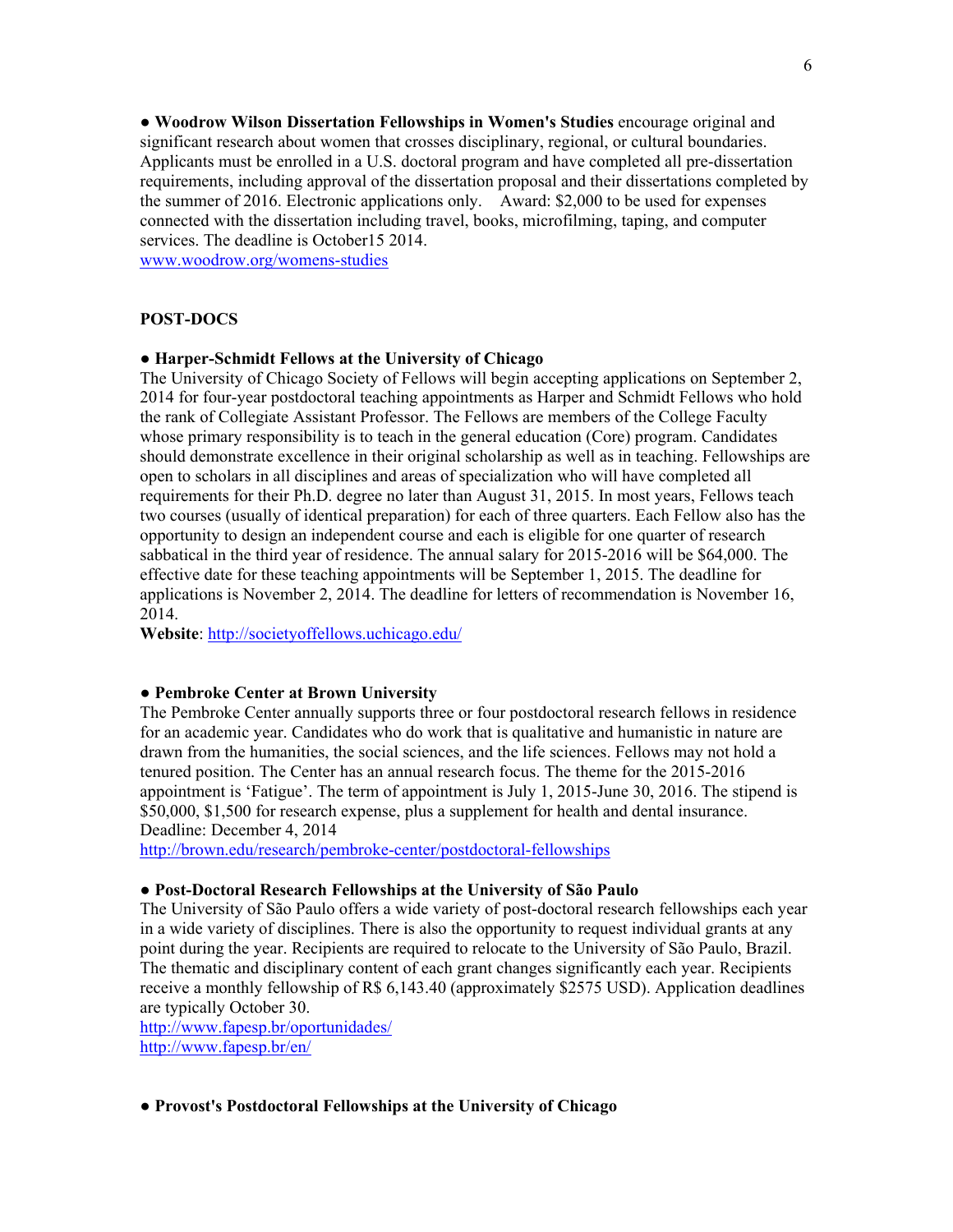As part of an effort to promote a diversity of backgrounds, perspectives, and experiences among its faculty, the University of Chicago invites nominations and applications for the Provost's Career Enhancement Postdoctoral Scholarship (PCEPS). The Office of the Provost will select two promising junior scholars to receive a two-year postdoctoral scholarship beginning Fall 2015. Scholars in all fields are eligible. Candidates must have completed all requirements for their doctoral degree (Ph.D., M.D., J.D., or foreign equivalent) before the scholarship start date, and must have received their doctoral degree no earlier than November 1, 2007. Individuals currently holding a postdoctoral or faculty position at the University of Chicago are not eligible. Each postdoctoral scholarship will carry an annual salary of \$60,000 and an annual research fund of \$5,000. Applications and nominations will be accepted September 1, 2014 through November 1, 2014.

http://provostpostdoc.uchicago.edu

# **● The Carter G. Woodson Institute Post-Doctoral Residential Research & Teaching Fellowship Program**

The Carter G. Woodson Institute for African-American and African Studies at the University of Virginia invites scholars whose work focuses on Africa and/or the African Diaspora to apply for a two-year post-doctoral research and teaching fellowship, beginning August 25, 2015, and ending August 24, 2017. The fellowship carries an annual salary of \$45,000, plus benefits. Applications and application materials must be received by December 1, 2014. http://www.woodson.virginia.edu/fellowship/postdoc

# **● The Hannah Arendt Center for Ethics and Politics at Bard College**

The Hannah Arendt Center is offering two separate research fellowships for the 2011-2012 academic year. The first fellowship entails teaching two courses in Bard's First-Year Seminar Program, the second two courses in a joint fellowship with the Bard Prison Initiative. The first fellowship is for a Ph.D. in political theory, philosophy, or a related field in the humanities or social sciences. The fellow's work should intersect meaningfully with Hannah Arendt's thinking. In residence at the Arendt Center, the fellow will pursue his or her independent research at the Center, which includes Hannah Arendt's personal library. Bard College's Hannah Arendt Center for Ethical and Political Thinking and the Bard Prison Initiative are jointly searching for a postdoctoral fellow to be in residence at Bard College for the 2010-2011 academic year. The fellow should have a Ph.D. in political theory, philosophy, or a related field in the humanities or social sciences and his or her work should intersect meaningfully with Hannah Arendt's thinking. In residence at the Arendt Center, the fellow will pursue his or her independent research.The Deadline for Consideration is March 1, 2011. Decisions will be made by the early April. The fellowship runs from Sept. 1 2010 through May 31, 2011 and includes a \$20,000 stipend. http://www.bard.edu/hannaharendtcenter/fellows/

I can't seem to find any application information on the website (in fact, I believe that the 2015- 2016 applications have not yet opened), so I don't know that I can update the dates here [MP]

## **GOOD WEBSITES FOR FELLOWSHIPS**

- **●** http://scholarships.binghamton.edu/grad.html
- **●** http://staff.lib.msu.edu/harris23/grants/3subject.htm

Language Grants